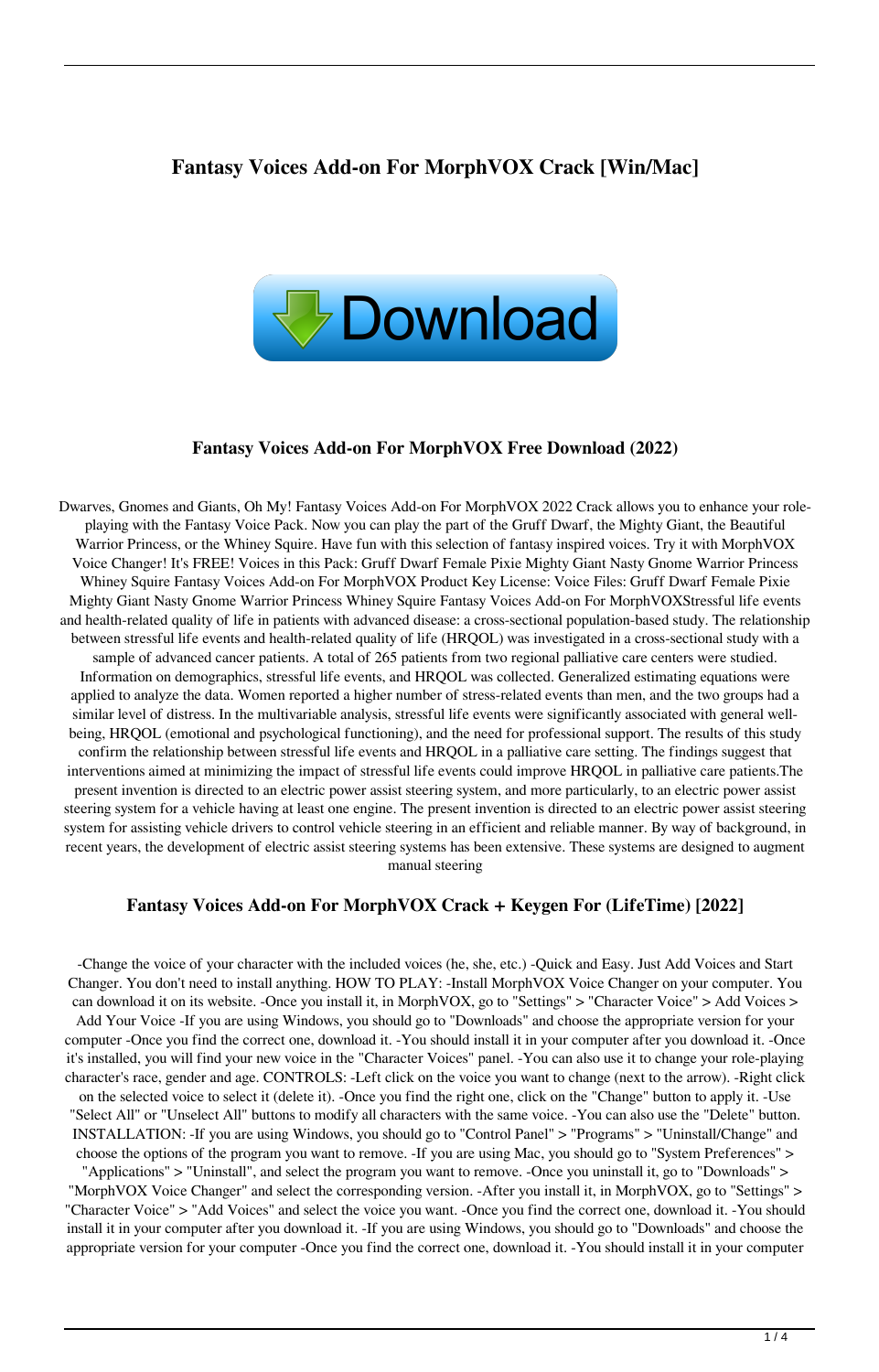after you download it. -If you are using Mac, you should go to 77a5ca646e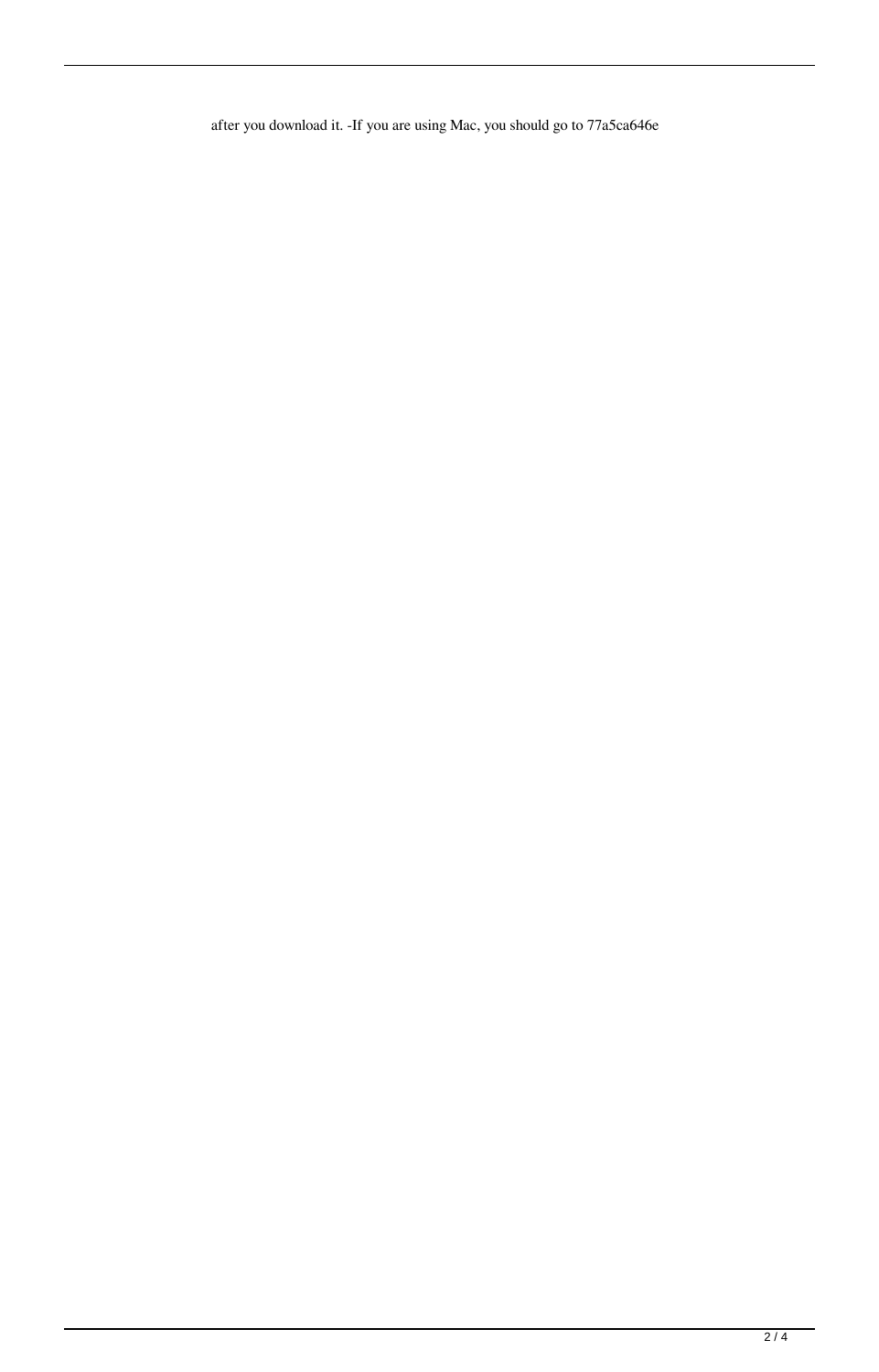### **Fantasy Voices Add-on For MorphVOX With License Key**

MorphVOX Fantasy Voices Add-on will turn your MorphVOX application into a personal voice changer that can be switched on or off with a simple click. Using MorphVOX Fantasy Voices Add-on, you can download the files and customize them, and then you can upload the files to your phone to use as is, or directly to MorphVOX and change the sounds of your voice. What else is in the pack? - You can download the MorphVOX Fantasy Voices Add-on File directly to your phone (or PC) - The File is compressed with 7zip and compressed file size is approximately 28Mb - The add-on can be installed directly through the.apk installer - The add-on is free. There are no ads. - You can also install MorphVOX Fantasy Voices Add-on by downloading and unpacking the MorphVOX Fantasy Voices Add-on file - The add-on does NOT contain any 3rd party code, "adware", or spyware - The add-on has been fully tested on iOS, Android, BlackBerry OS, and Windows Phone 8 devices. It should work on other devices as well. This is a one time purchase of the file, and you will not need to purchase the add-on again. Features: • Free: No pesky "Paid" terms or tricks. • Easy to use: Just install the add-on and start making funny sounds! • Easy to manage: Multiple voices can be used with different morphs. • Multiple voices: There are multiple characters included. • Easy to edit: You can easily modify the downloaded files and apply them to MorphVOX. • Customize your sounds: You can change the pitch, speed, change the sound wave, and alter the tone. • Easy to share: With MorphVOX Fantasy Voices Add-on, you can easily share your sound files with your friends, family, and random people online! • Multiple sounds: The add-on has over a dozen sounds! If you need more features or have other issues, please go to and submit a request there. If you would like to keep up to date on new releases, please like my Facebook page. Thank you. MorphVOX is a trademark of Henk Kuijpers. COPYR

### **What's New In?**

Vocal Changer Add-on is a special voice pack which can add new voices to MorphVOX. MorphVOX is an unique and incredibly easy way to create life-like, talking animal characters. Description: It's MorphVOX 2.0! Its new features allow you to create totally new characters with the press of a button. Hands Free Animation can now be activated without the need to hit the OK button. Description: New in MorphVOX 2.0 is Hands Free Animation. With Hands Free Animation you can create a completely unique character just by holding a control stick. Hands Free Animation has been integrated with MorphVOX's multi-character system. It is activated automatically as soon as you start creating a character. Description: MorphVOX is an easy way to create life-like, talking animal characters, without ever having to draw. Create your own animated characters in minutes. Quickly create a human or animal character for your role-playing games, movies or animations. MorphVOX allows you to create new characters just by pressing a button. Create your own talking animal characters by using MorphVOX. Description: MorphVOX is an easy way to create life-like, talking animal characters, without ever having to draw. Create your own animated characters in minutes. Quickly create a human or animal character for your role-playing games, movies or animations. MorphVOX allows you to create new characters just by pressing a button. Create your own talking animal characters by using MorphVOX. Description: MorphVOX is an easy way to create life-like, talking animal characters, without ever having to draw. Create your own animated characters in minutes. Quickly create a human or animal character for your role-playing games, movies or animations. MorphVOX allows you to create new characters just by pressing a button. Create your own talking animal characters by using MorphVOX. Description: MorphVOX is an easy way to create life-like, talking animal characters, without ever having to draw. Create your own animated characters in minutes. Quickly create a human or animal character for your role-playing games, movies or animations. MorphVOX allows you to create new characters just by pressing a button. Create your own talking animal characters by using MorphVOX. Description: MorphVOX is an easy way to create life-like, talking animal characters, without ever having to draw. Create your own animated characters in minutes. Quickly create a human or animal character for your role-playing games, movies or animations. MorphVOX allows you to create new characters just by pressing a button. Create your own talking animal characters by using MorphVOX.